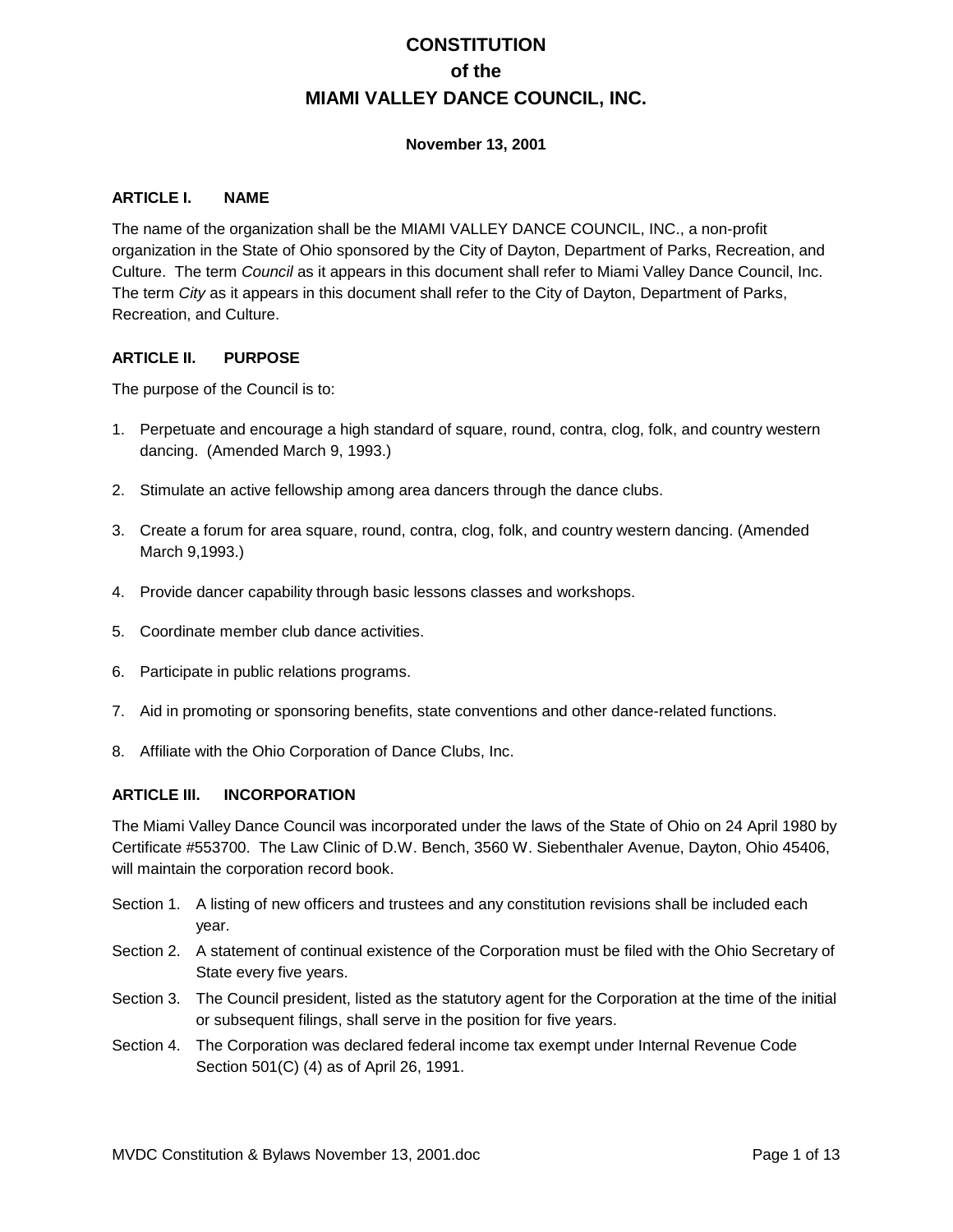## **CONSTITUTION of the MIAMI VALLEY DANCE COUNCIL, INC.**

## **November 13, 2001**

#### **ARTICLE IV. OPERATION**

Council members as a corporate body shall determine policies of the Miami Valley Dance Council, Inc. The trustees shall oversee operation of the Council. Elected and appointed officers shall assure efficient and effective operation and management.

### **ARTICLE V. MEMBERSHIP**

Council members are clubs that have been voted into membership. Membership is available to any Miami Valley area club that adheres to the purpose stated in ARTICLE II. A written request submitted to the president of the Council shall include the following:

- 1. Club Name
- 2. Type of club (square, round, contra, clog, folk, and country western) (Amended March 9, 1993)
- 3. Where and when the club dances
- 4. Club officers
- 5. Proposed club representative to Council
- 6. Reasons for joining
- 7. Agreement to uphold the constitution/bylaws of this Council
- 8. Copy of club's constitution and bylaws or operating procedures

## **ARTICLE VI. OFFICERS**

The elected officers of the Council shall be the trustees, the president, the vice president, the secretary and the treasurer. The appointed officers shall be the editor of the Miami Valley Dance News and representatives to the Ohio Corporation of Dance Clubs, Inc. (Amended on November 1, 1988, and rescinded on September 10, 1991.)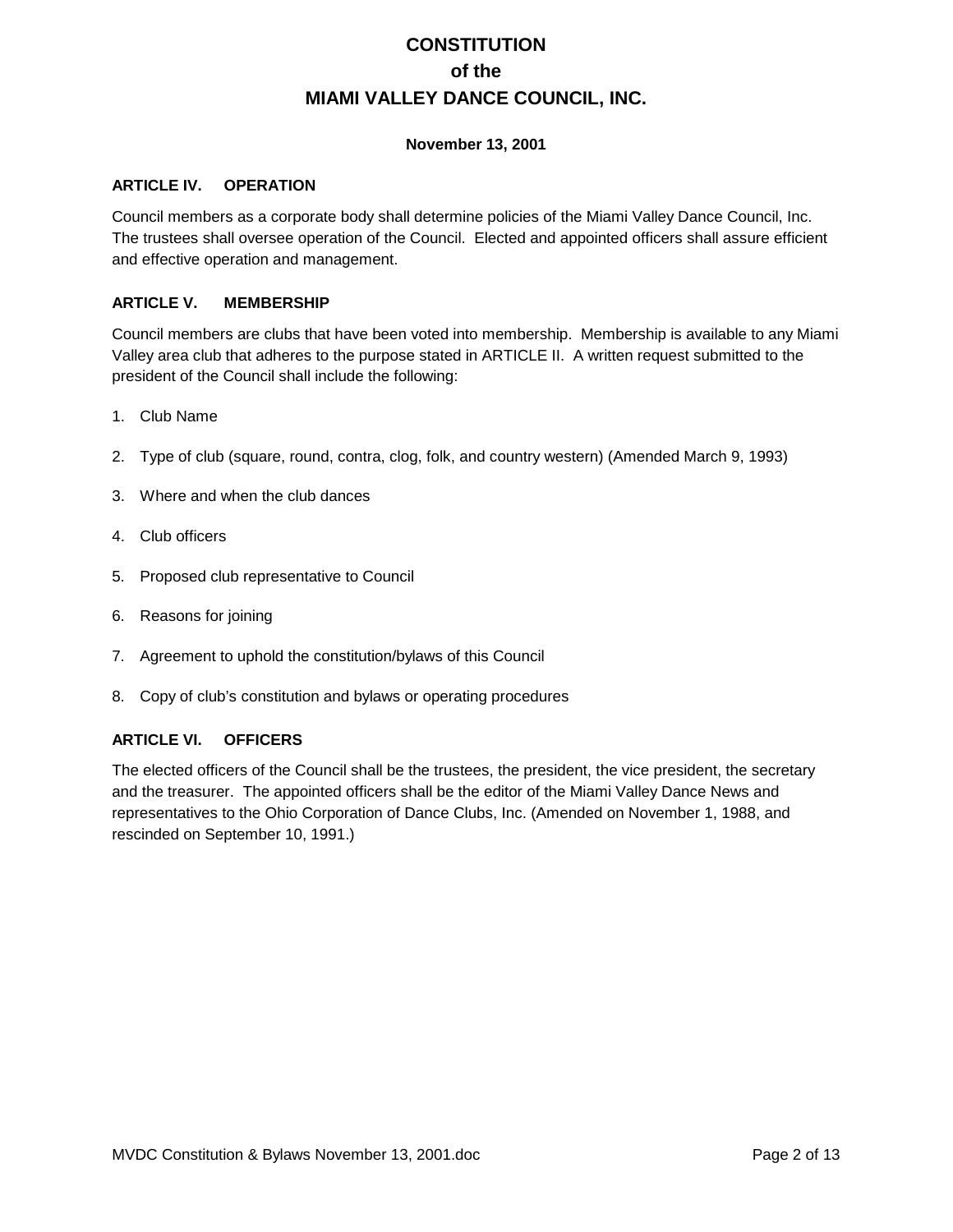## **CONSTITUTION of the MIAMI VALLEY DANCE COUNCIL, INC.**

### **November 13, 2001**

#### **ARTICLE VII. MEETINGS**

- Section 1. The regular business meetings of the Council shall be held on the second Tuesday in the odd-numbered months.
	- A. Two-thirds of the eligible voters of the Council (see BYLAWS, ARTICLE III, Section 1) shall constitute a quorum.
	- B. *Robert's Rules of Order* shall be used as a guideline.
- Section 2. Special meetings may be called at the discretion of the president. The calling of a meeting is mandatory if requested by at least five club representatives. The purpose of a special meeting must be stated and no other business may be transacted at that meeting.
- Section 3. An executive board organizational meeting shall be held in December with current and newlyelected officers present.

### **ARTICLE VIII. DISSOLUTION**

In the event the Council is dissolved, any funds in the Council treasury or equipment owned by the Council itself shall become the property of the City. Such funds shall be deposited with the Division of Recreation.

### **ARTICLE IX. AMENDMENTS**

This constitution can be amended at any regular Council meeting by a two-thirds vote of the eligible voters present at the meeting. Amendments must be submitted in writing and read to all club representatives at least one meeting prior to voting. This constitution shall be reviewed every five years.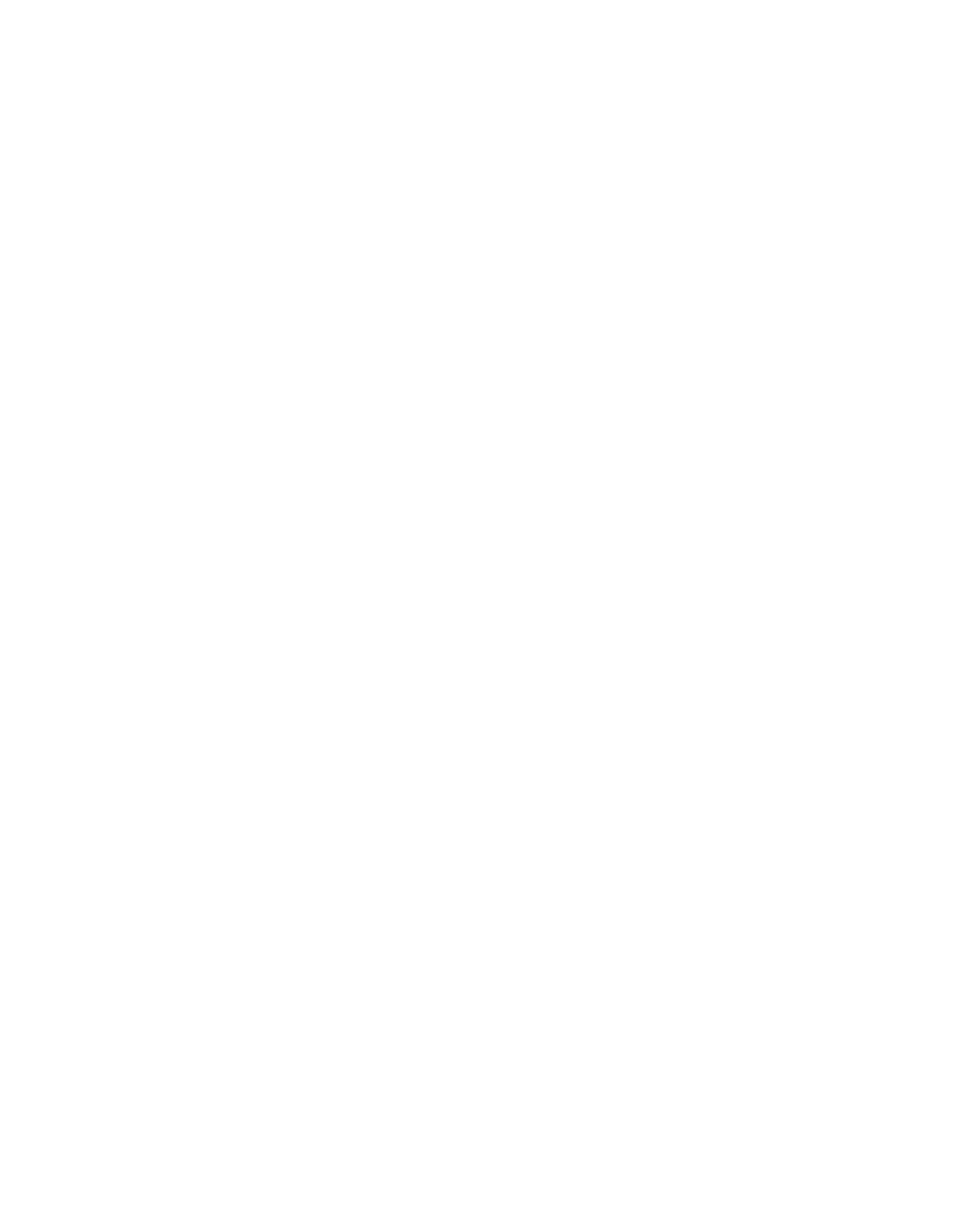### **November 13, 2001**

### **ARTICLE I. DUTIES OF THE OFFICERS**

- Section 1. Trustees (4 elected)
	- A. Oversee operation of the Council
	- B. Provide future planning recommendations to the Council.

#### Section 2. President

- A. Presides at Council meetings.
- B. Manages business of the Council.
- C. Appoints
	- 1. Officers. (See CONSTITUTION, ARTICLE VI, and BYLAWS, ARTCILE II, SECTION 5D.)
	- 2. Standing committees, (See BYLAWS, ARTICLE VI, SECTION 3.)
	- 3. Ad hoc committees. (See BYLAWS, ARTICLE VI, SECTION 4.)
- D. Serves as chairman of the executive committee.
- E. Becomes and ex-officio member of all committees, except the nominating committee.
- F. Maintains official files.
- Section 3. Vice President
	- A. Manages operation of lesson classes and workshops sponsored by the Council.
	- B. Assumes the duties of the president in his/her absence.
- Section 4. Secretary
	- A. Records minutes and attendance of all business proceedings; keeps a list of all committee members and a copy of the constitution.
	- B. Processes business correspondence for the Council as required.

#### Section 5. Treasurer

- A. Receives monies, pays bills, and maintains auditable financial records.
- B. Provides financial reports to Council meetings.
- C. Furnishes yearly report.
- D. Submits records for a yearly audit.
- Section 6. Editor of Miami Valley Dance News
	- A. Edits, prepares for publication, and distributes the Miami Valley Dance News six times a year.
- Section 7. State Representatives (2)
	- A. Represent Council at meetings of the Ohio Corporation of Dance Clubs, Inc.
	- B. Act in advisory capacity for the Council.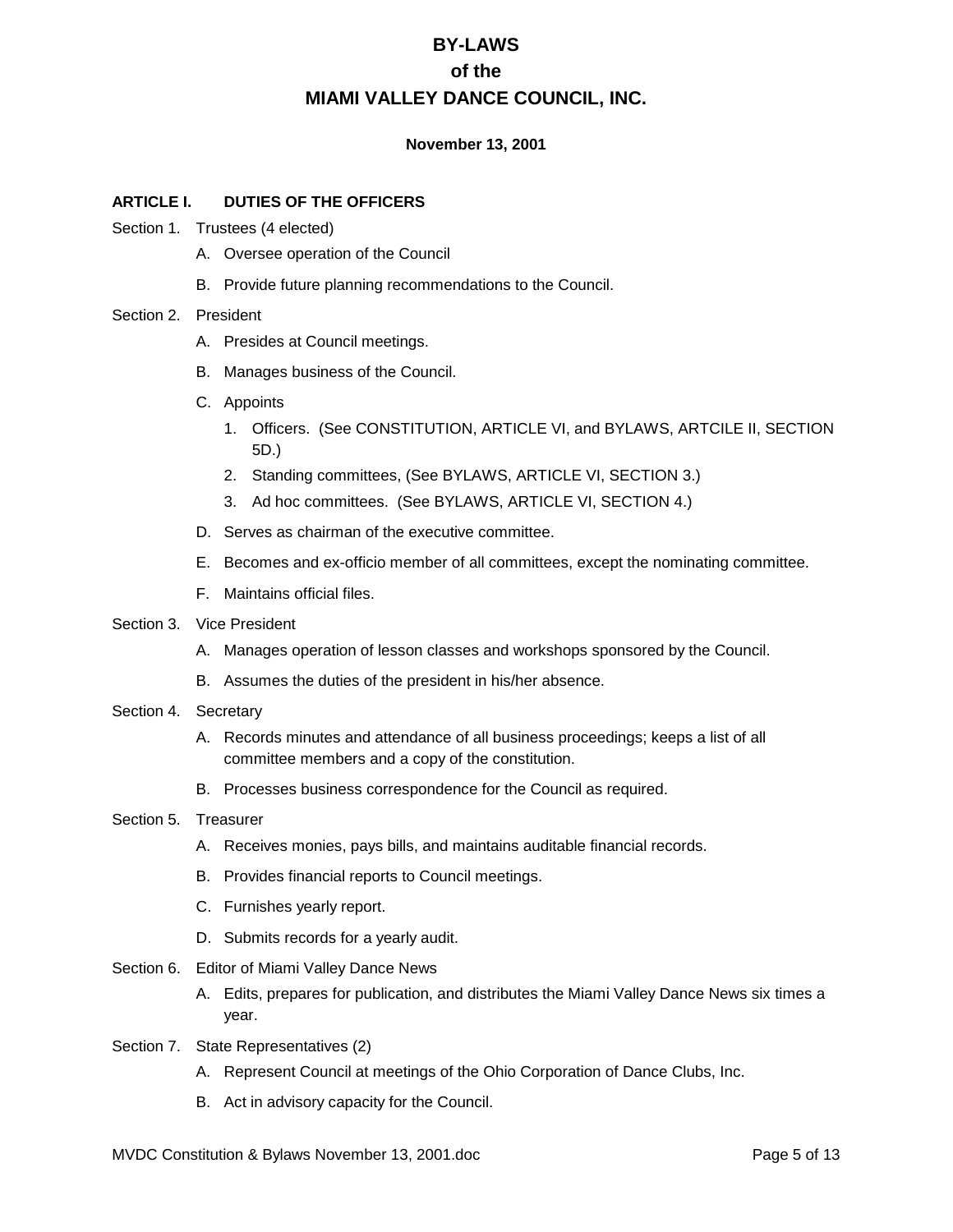### **November 13, 2001**

### **ARTICLE II. ELECTION OF OFFICERS**

- Section 1. The Nominating Committee shall present a slate of candidates at the September meeting.
	- A. Candidates for elected offices shall not be limited to representatives to the Council. Members of any Council club, excluding callers and leaders, are eligible for nomination. Candidates must be members of at least one Council club.
	- B. Each name presented must be accompanied by a letter from the candidate stating he/she understands and will accept the duties and responsibilities of said office if elected.
	- C. Council members may nominate additional candidates at the September and November meetings provided they have a letter from the nominee attesting to the above.
- Section 2. Election of officers shall be by majority vote of eligible voters in attendance at the November meeting. (See BYLAWS, ARTICLE III, Section 1.)

#### Section 3. Voting Procedures

- A. At the September Council meeting the president shall appoint three (3) Council members to count ballots.
- B. The ballots will be preprinted and numbered with a provision to tear off the number.
- C. Each club representative will register with the ballot counters to receive a numbered ballot
- D. The eligible voter will drop the ballot into the ballot box.
- E. Ballot counters will present election results to the Council president who will announce the winner.
- Section 4. New officers shall take office January 1.
- Section 5. Terms of Office
	- A. An elected officer, except the trustees and treasurer, shall serve a one-year term and may be re-elected for one additional term in that office.
		- 1. The trustees shall be elected for a two-year term and may be reelected for one additional term.
		- 2. The treasurer shall be elected for a one-year term and may be reelected for an unspecified number of terms.
	- B. A Council member may be elected to an office previously held after a two-year interim.
	- C. An elected officer may be elected to any other office but may not serve two offices at one time.
	- D. An appointed officer, excluding callers and leaders, must also be a member of at least one Council club. The appointee shall be ratified by the Council and serve a one-year term except state corporation representatives who serve two-year terms. All appointed officers may be reappointed by the president. The number of terms is not limited.
	- E. The immediate past president shall serve as a member of the Council and the executive board for one year.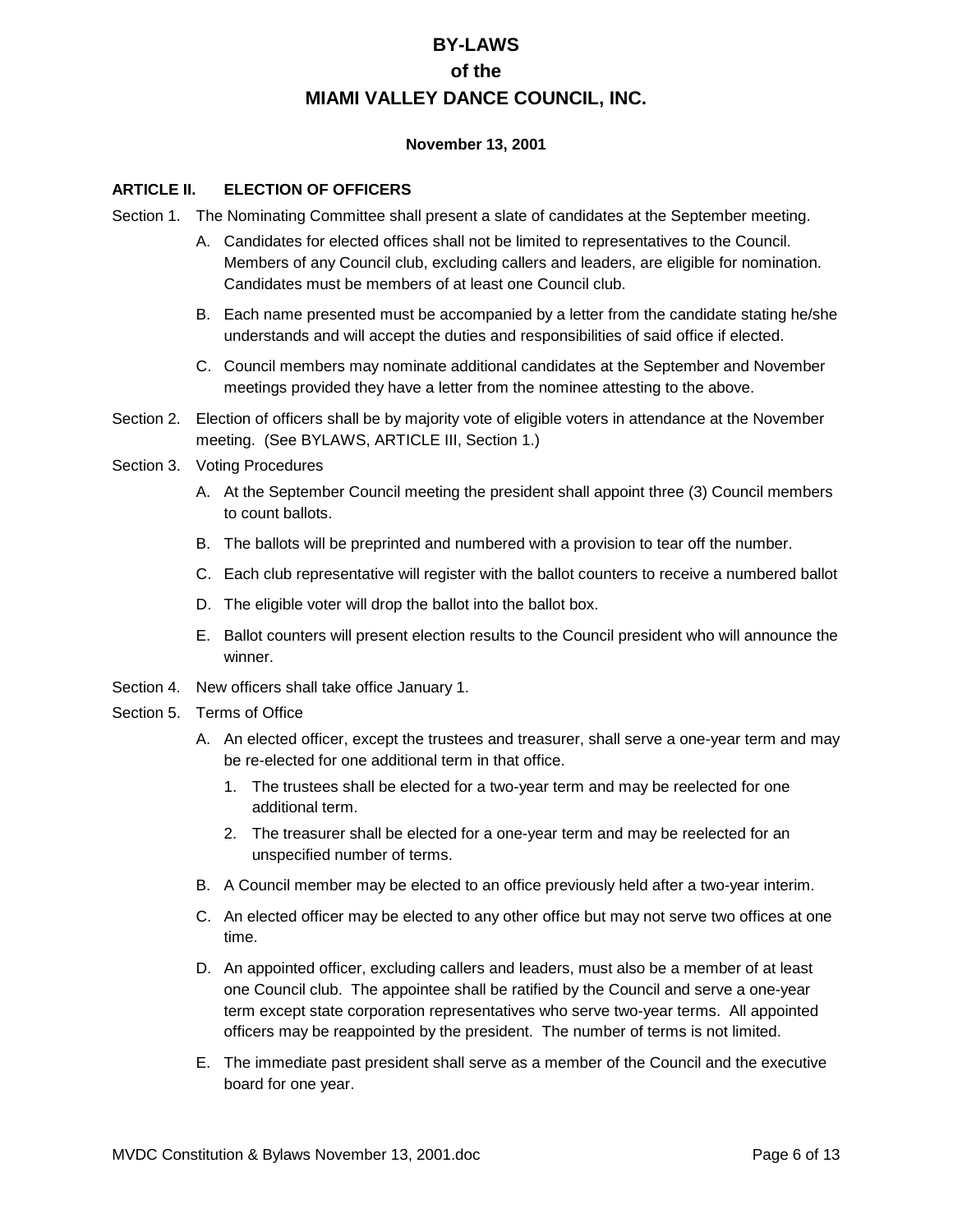### **November 13, 2001**

#### **ARTICLE III. MEMBERSHIP**

- Section 1. Members of the executive board (see BYLAWS, ARTICLE VI, SECTION 1), and one representative from each club shall have one vote at Council meetings. Each representative shall represent one club only. No individual shall have more than one vote.
- Section 2. Any dancer may attend Council meetings and take part in discussions but may not introduce a motion or vote on Council business.
- Section 3. Club representation to at least four of the six bi-monthly meetings is required to retain membership.
- Section 4. Membership in the Council is automatically withdrawn when a club is dissolved.
- Section 5. Membership of a club may be rescinded by a majority vote of the Council if it is determined by an ad hoc committee of three that such club does not operate within the constitution and bylaws of this Council.

#### **ARTICLE IV. MEMBERSHIP GUIDELINES**

- Section 1. The Miami Valley Dance Council, Inc. shall
	- A. Provide services to member clubs including but not limited to
		- 1. Council-wide news and publicity.
		- 2. Member clubs' semi-annual dance schedules.
		- 3. Lesson classes and workshops sponsored by the Council
		- 4. Sewing clinics sponsored by the Council
		- 5. Leadership-operation clinics sponsored by the Council.
		- 6. Participation in benefits and state conventions.
	- B. Endorse proper square dance attire, including prairie skirts as an alternative to but not a replacement for traditional dress, at all regularly-scheduled dances. Women who always dance the man's part may wear slacks. Any deviation is at the discretion of the sponsoring club and should be announced beforehand.
	- C. Adhere, in accordance with state bylaws, to the policy of no alcoholic beverages before or during dances.
	- D. Promote smooth dancing.
	- E. Support City recreation programs whenever possible.
- Section 2. Council member clubs shall
	- A. Provide a club representative to at least four of the six bi-monthly Council meetings. (See BYLAWS, ARTICLE III, Section 3.)
	- B. Provide the Council with an updated copy of the club constitution and bylaws or operating procedures.
	- C. Support and attend activities sponsored by the Council.
	- D. Visit Council member clubs if possible.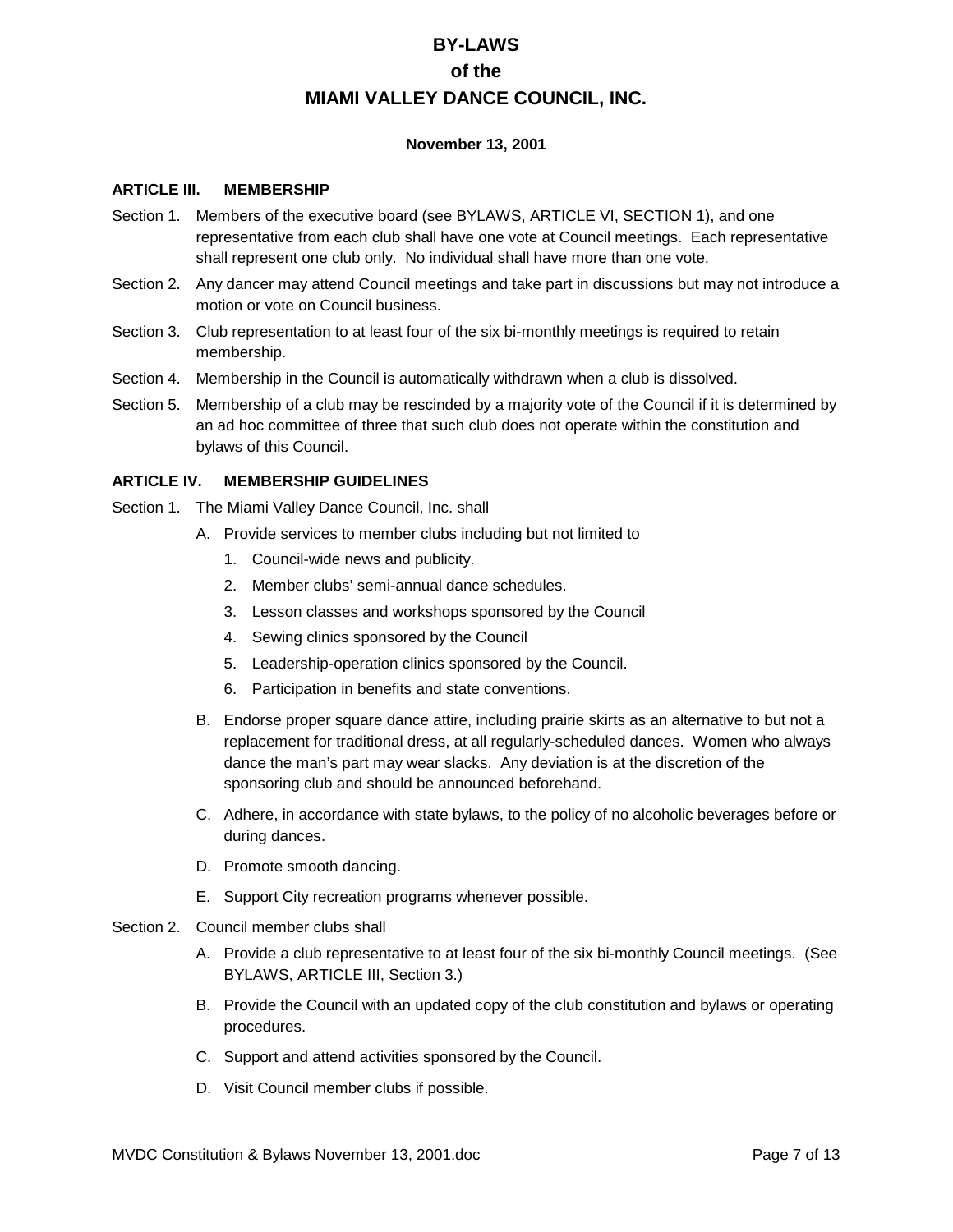### **November 13, 2001**

- E. Promote square, round, contra, clog, folk, and country western dancing without competition for awards in any area of dancing ability.
- F. Submit semi-annual dance schedules (January-June and July-December) to the schedule-printing committee at the March and September Council meetings.
- G. In the event of dissolution of club, disburse remaining funds as agreed by club members or donate to the Miami Valley Dance Council, Inc. if desired.
- H. Assist whenever possible in the maintenance and improvement of said facilities.
- I. For those clubs using facilities owned by the City:
	- 1. Operate the organization within the framework of the general laws, ordinances, rules and regulations of the City.
	- 2. Conduct the organization such that any person shall have equal opportunity to join and continue as a member.

## **ARTICLE V. OPERATIONAL PROCEDURES**

- Section 1. The Council shall operate on the calendar year.
- Section 2. The treasurer, president and vice president shall be bonded.
- Section 3. Monies shall be received from Council-sponsored lesson classes, workshops, special activities and Council-hosted Ohio state conventions. Monies remaining after payment of operating expenses shall be used for the benefit of Council clubs and dancers.
- Section 4. Monies received shall be deposited in the name of Miami Valley Dance Council, Inc.
- Section 5. Authorized signatures for checks shall be that of the treasurer and either the president or vice president.
- Section 6. Minor expenditures of \$100 or less shall be approved by Council officers. Major expenditures shall be authorized by the Council. All expenditures shall be paid upon presentation of voucher/receipt to the treasurer.
- Section 7. Persons authorized to attend State Corporation meetings on behalf of the Council may be reimbursed for mileage and one meal at the government-accepted per diem rate. Reimbursement shall not exceed actual expenses.

## **ARTICLE VI. COMMITTEES**

Section 1. Executive Board

- A. Consists of elected and appointed Council officers (see CONSTITUTION, ARTICLE VI) and immediate past president.
- B. Functions for emergency action only between regular Council meetings.
- C. Has powers of the Council, except to reverse any action of the Council.
- D. Provides minutes of special meetings at the next regular Council meeting.
- Section 2. Executive Committee
	- A. Consists of the Executive Board plus the chairpersons of all committees.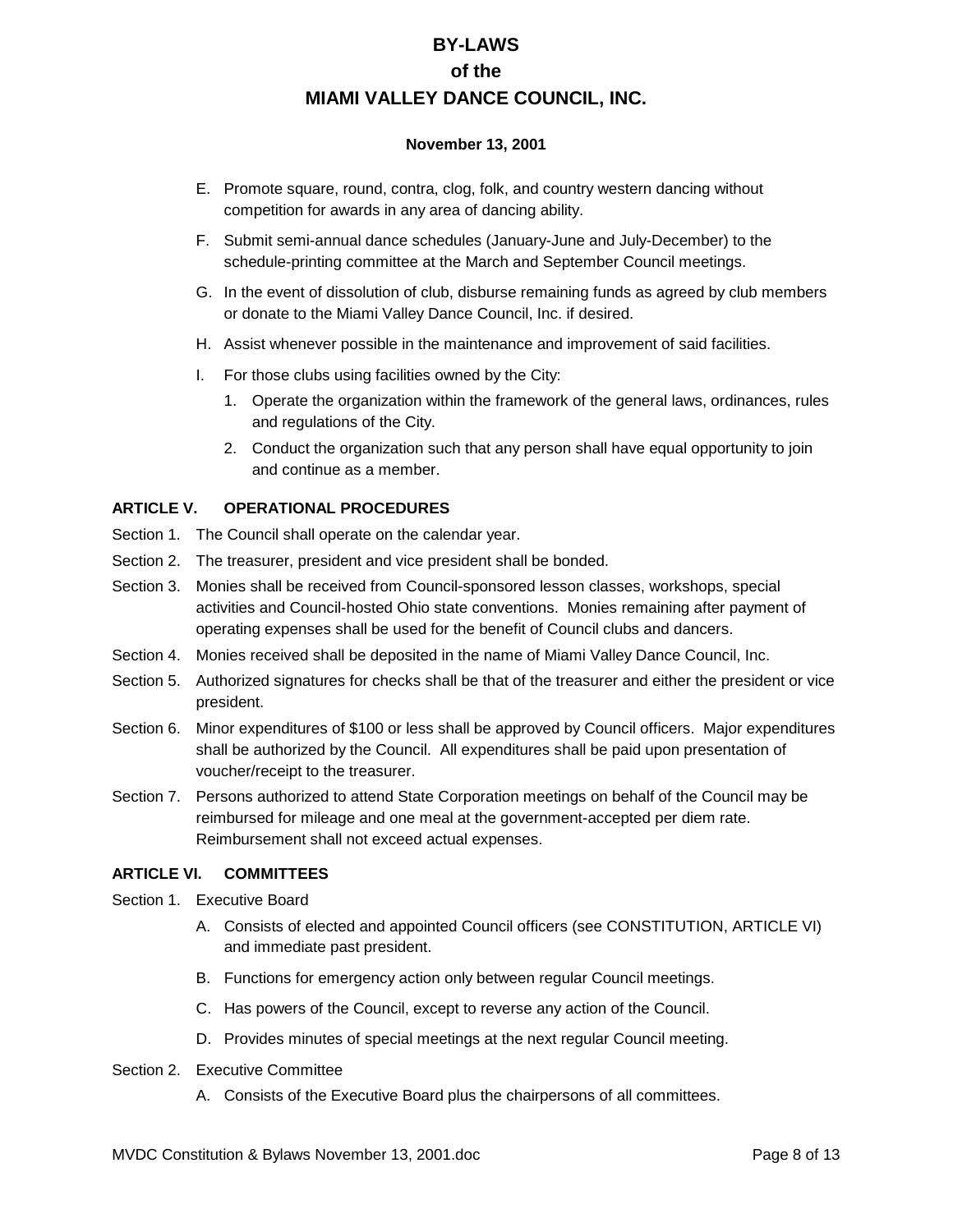#### **November 13, 2001**

B. Assists in the management of and makes recommendations to the Council.

#### Section 3. Standing Committees & Representatives

These committees and representatives serve a one-year term unless otherwise indicated. Chairpersons need not be Council representatives but must be ratified by the Council unless otherwise indicated.

- A. Community Relations / Publicity Committee
	- 1. Develops and implements a public relations program including community service activities.
	- 2. Creates publicity for Council-wide activities.
	- 3. Arranges public demonstrations of all forms of recreational dance available through the Council.
- B. Schedule-Printing Committee
	- 1. Requests club dance schedules and consolidates them into a Council-wide schedule.
	- 2. Prints and distributes Council-wide schedule at an interval determined by the Council.
- C. Awards Committee
	- 1. Implements Council-wide award programs including but not limited to Honor Roll Dancers program, club anniversary recognition, and banner raid program.
	- 2. Recommends guidelines for implementation of awards programs to the Council for its approval.
	- 3. Publishes and distributes Council approved guidelines for award programs.
	- 4. Maintains award displays including but not limited to banner raid board, club anniversary plaques, honor roll dancers, Council past presidents, and plaques awarded to the Council. Maintenance of award displays at the Michael Solomon Pavilion will be in cooperation with the Michael Solomon Support Committee.
	- 5. Plans and implements an annual Honor event to recognize award recipients.
- D. Historian
	- 1. Maintains a pictorial and narrative history of the Council.
	- 2. Maintains and keeps Council quilt and banner.
- E. Michael Solomon Support Committee
	- 1. Management The MSSC shall manage the Michael Solomon Pavilion by
		- a. performing building and yard maintenance and improvements with the permission of the City,
		- b. planning expenditures through the use of a Council approved budget,
		- c. providing a schedule function,
		- d. recommending usage fees for approval by the Council, and
		- e. publishing schedule information, usage guidelines, and approved usage fees.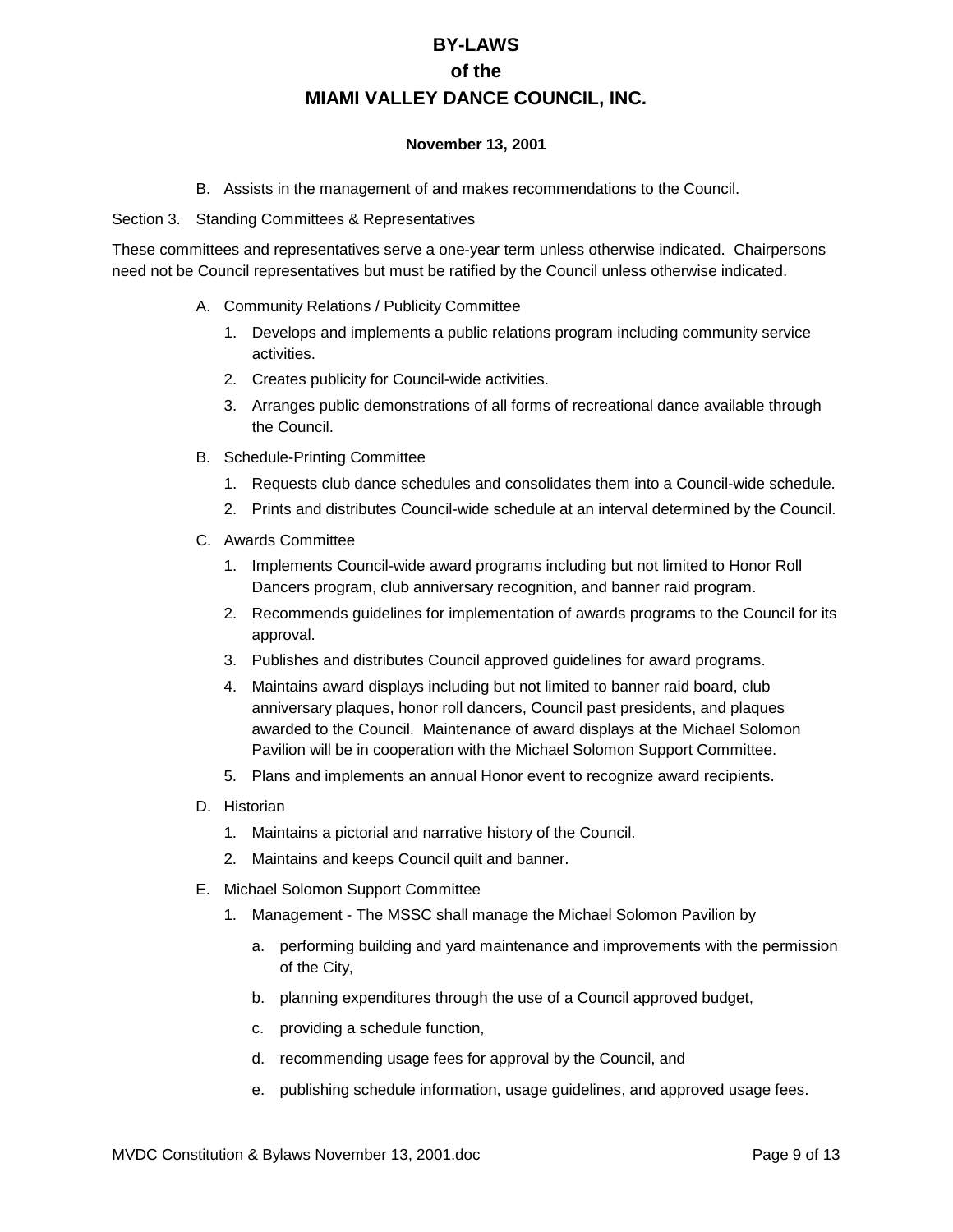### **November 13, 2001**

- 2. Chair The Chair of the MSSC
	- a. shall be selected by the membership of MSSC,
	- b. shall serve for a term to be determined by the MSSC membership,
	- c. shall act as liaison between the Pavilion users, the Council, and the City in matters concerning the Pavilion, and
	- d. shall report status of MSSC activities and finances to the City.
- 3. Membership The membership of the MSSC shall consist of one representative from each organization that meets regularly (at least 6 meetings a year) in the Michael Solomon Pavilion. The Council shall be represented by a Trustee. The President of the Council shall be an ex-officio member of the MSSC.
- 4. Monies
	- a. The MSSC shall prepare and submit a budget for Council approval each year.
	- b. The MSSC shall maintain a support fund separate from Council monies.
	- c. Usage fees shall be deposited into the support fund.
	- d. The support fund shall be used only for the management (as defined above) of the Michael Solomon Pavilion.
	- e. The MSSC shall submit a financial report for each regularly scheduled Council meeting.
	- f. MSSC finances shall be subject to audit by the Council and the City.
- 5. Meetings The MSSC shall hold at least four (4) meetings per year.
- 6. Operating Procedures The MSSC may create and approve internal operating procedures without the further approval of the Council as long as such operating procedures are not in conflict with the Council Constitution and By-Laws.

## Section 4. Ad Hoc Committees

These committees do not serve a set term but are for a specific purpose only.

- A. Nominating Committee
	- 1. Consists of three individuals who are not current Council officers.
	- 2. Presents slate of officers at the September Council meeting.
- B. Ohio State Convention Committee
	- 1. The chairperson shall be appointed following the last Dayton-hosted convention. All other members of this committee shall be appointed by the chairperson.
	- 2. Plans, organizes and coordinates the Ohio State Square and Round Dance convention for the year it is held in Dayton.
	- 3. Serves until the completion of the convention for which it was originally assembled.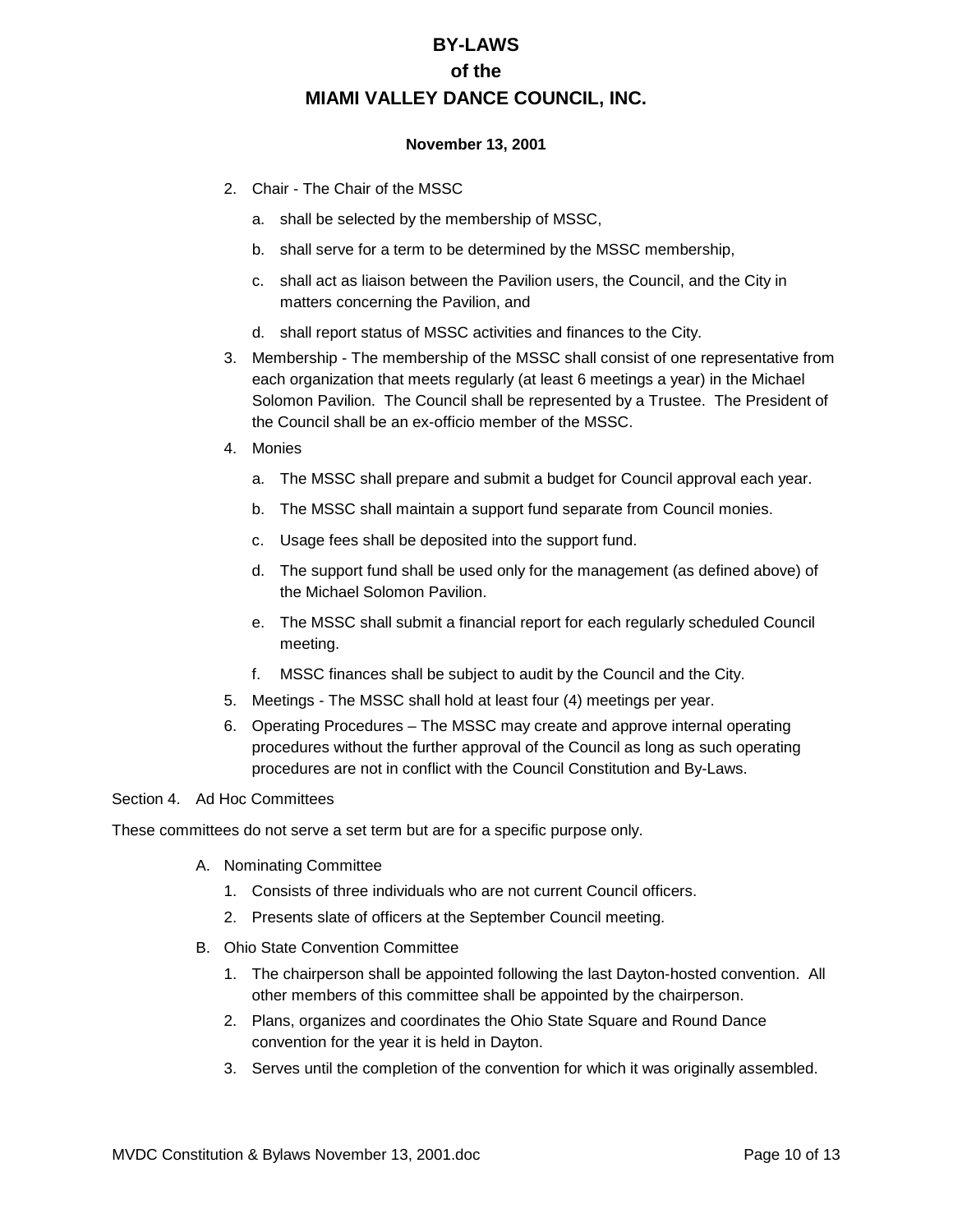### **November 13, 2001**

- C. Audit Committee
	- 1. Annually audits the financial records of the Council.
	- 2. Presents audit reports to the Council president no later than the March meeting
- D. Constitution Committee
	- 1. Proposes revisions and/or amendments to the Constitution, By-laws, and Standing Policies.
	- 2. This committee shall be created no less than once every five (5) years.
- E. Membership Committee
	- 1. Investigates the legitimacy of club applications for Council membership.
	- 2. Presents recommendations to Council.
- F. Other Committees
	- 1. Formed by the president for purposes not specifically stated in this document

### **ARTICLE VII. AMENDMENTS**

These bylaws can be amended at any regular Council meeting by a majority vote of the eligible voters present at the meeting. Amendments must be submitted in writing and read to the club representatives at least one meeting prior to voting. These bylaws shall be reviewed every five years.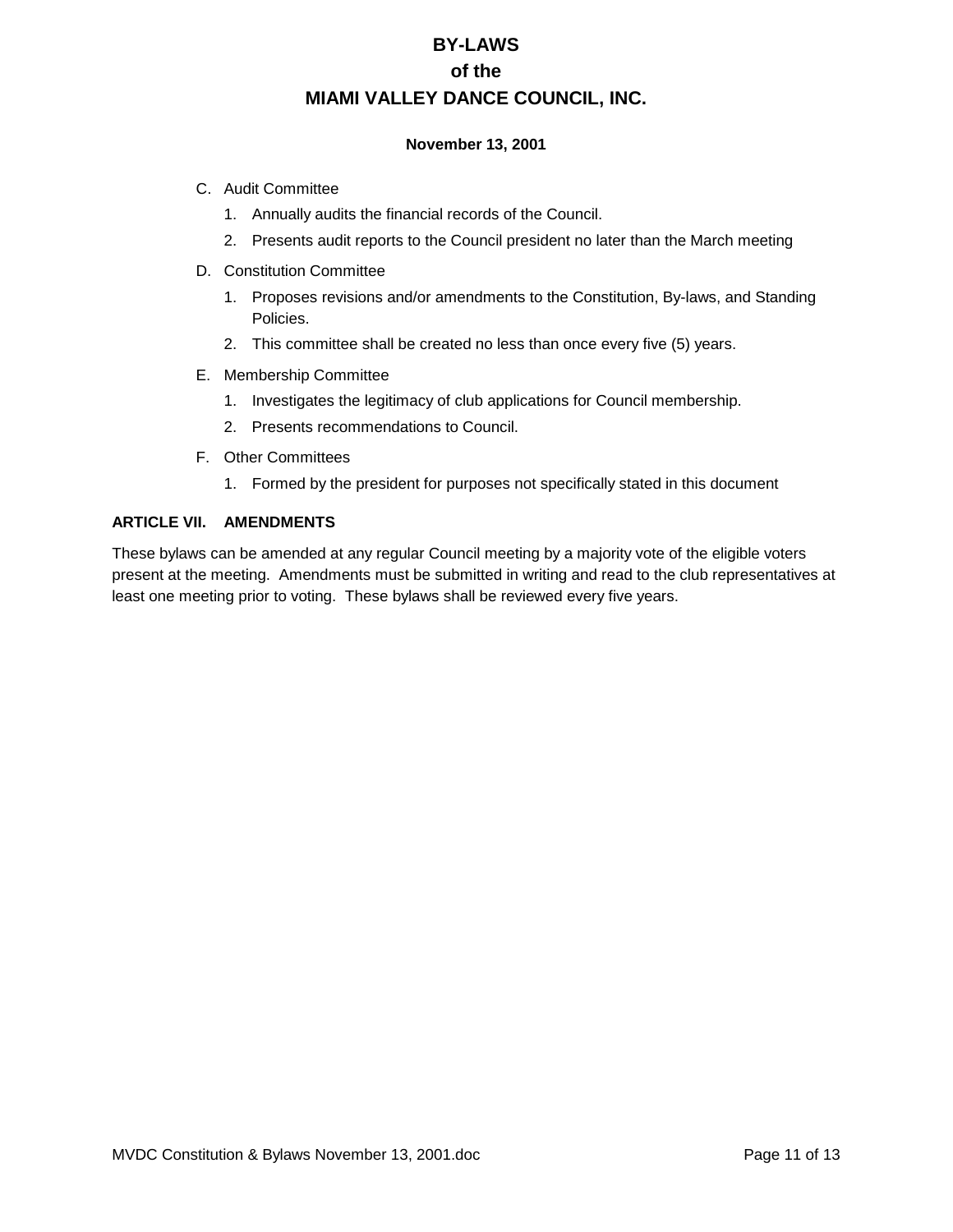# **MIAMI VALLEY DANCE COUNCIL STANDING POLICIES**

### **November 13, 2001**

- 1. Any Council club which has been dancing for 25 years or more will be recognized with a plaque. For each 5 years beyond 25, the club will be recognized with a silver star. For the  $50<sup>th</sup>$  anniversary, the club will be recognized with a new plaque. For each 5 years beyond 50, the club will be recognized with a gold star. To receive this honor the club must make a written request and provide a brief written history of the club.
- 2. The Council will print and distribute free coupon books to mainstream or plus lesson class graduates. The coupon books will contain coupons for free admissions to clubs that are interested in participating.
- 3. Council will recognize dancers with 100 raids by adding names to the Pavilion wall plaque.
- 4. Council will drop the Honor Couples Dinner in place of paying for the Honor Raider badges.
- 5. Honor couples nominee forms will be due at the November council meeting.
- 6. Current year Honor Couples from all areas of the state who are wearing their Honor badges shall be admitted free to Council club dances for one year.
- 7. Representatives of Council clubs will write or change Banner Raid rules.
- 8. Banner Raid rules will be published yearly in the *Miami Valley Dance News.*.
- 9. Council will adopt and publish a detailed budget.
- 10. Council will provide a two million dollar liability insurance policy for Council clubs.
- 11. Insurance forms will be due at the January Council meeting and payment will be due at the March meeting.
- 12. Council will set up and maintain an Education Fund to pay dues to other organizations. A maximum of \$300 will be provided to dancers attending Mini-Legacy.
- 13. Council will provide paid registrations to the state convention for the Honor Couple.
- 14. Council will pay for the Council president to attend the State Corporation luncheon at the state convention.
- 15. Council clubs will suspend dancing on state convention weekend.
- 16. Council will pay the booking fee to reserve the convention center for Dayton conventions.
- 17. Council will provide a hospitality room one year prior to Dayton's convention. Council will develop and promote a special badge and publicity dress for the state convention in Dayton.
- 18. Council may advertise a Dayton convention no sooner than the Friday night of the preceding convention.